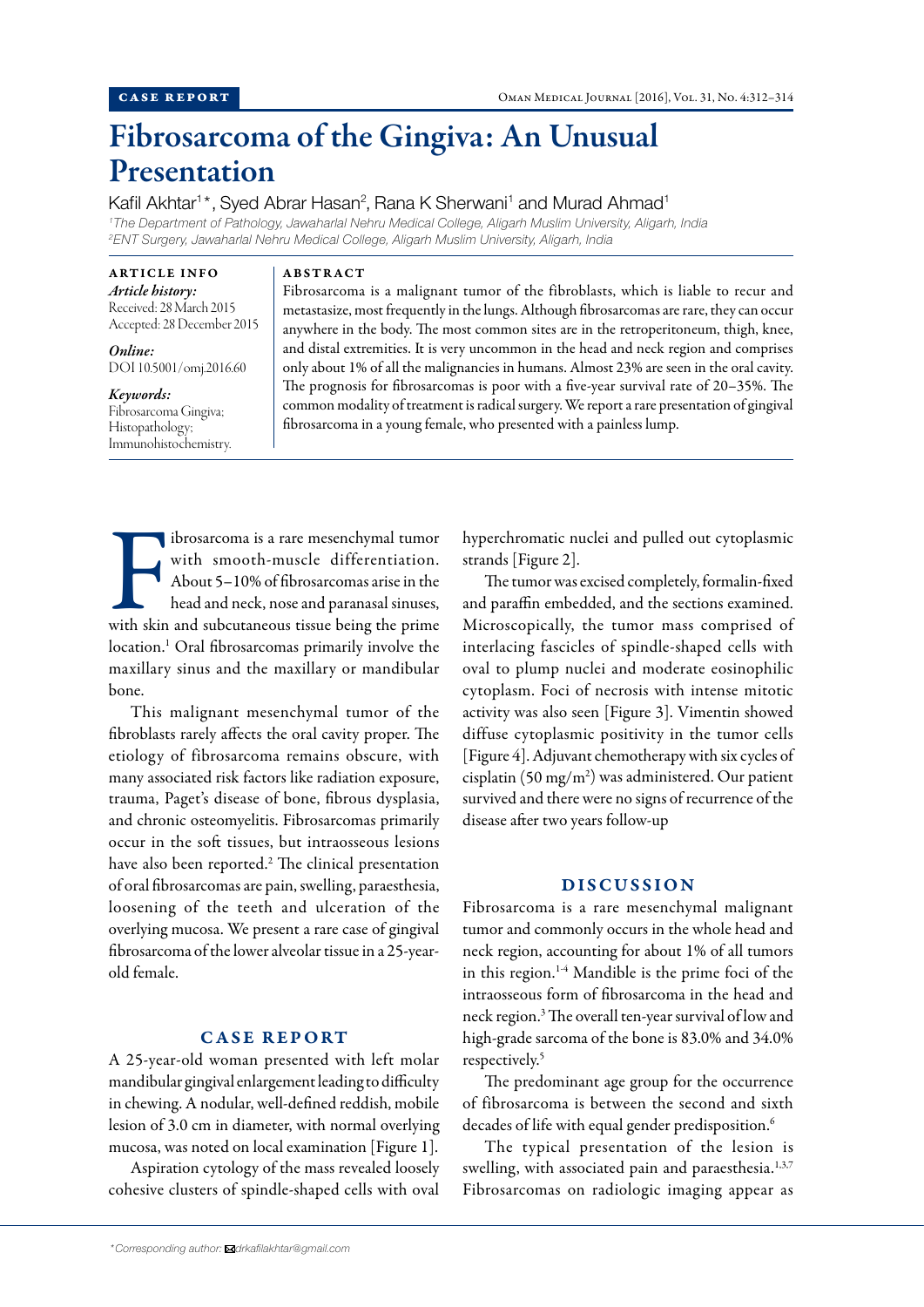

Figure 1: Examination of the oral cavity revealed a nodular, well-defined, reddish, mobile lesion of 3.0 cm in diameter with normal overlying mucosa.



Figure 2: Fine-needle aspiration cytology of the mass showed a loosely cohesive population of spindle-shaped cells with oval hyperchromatic nuclei and pulled out cytoplasmic strands. Papanicolaou staining, magnification =  $40 \times$ .



Figure 3: Microscopically, the tumor was composed of interlacing fascicles of spindle-shaped cells with elongated, blunt-ended nuclei and eosinophilic cytoplasm. Mitoses, both typical and atypical, and scattered necrotic foci were present. Hematoxylin and eosin staining, magnification =  $40 \times$ .

radiolucent lesions with marked osteolysis and bone destruction, devoid of calcific or osseous areas.5,6 The absence of tumoral calcification or ossification helps to differentiate fibrosarcomas from



Figure 4: Diffuse cytoplasmic vimentin immunoreactivity was demonstrated in the tumor cells. Vimentin immunostaining, magnification =  $40 \times$ .

other malignancies such as chondrosarcomas and osteosarcomas.8

The grade of fibrosarcomas from low to high, depend on the number of mitotic figures, tumor differentiation, and the presence of tumor necrosis.<sup>6,8,9</sup> Low-grade tumors with complete surgical resection have a good prognosis.<sup>1,2,4</sup> The need for adjuvant radiotherapy and/or chemotherapy is still unclear, but they are indicated in high-grade tumors so as to minimize microscopic metastases and recurrence.<sup>6,10</sup>

The need for prophylactic neck dissection is still controversial and not advocated in all cases.<sup>11,12</sup> Our case was treated with surgical resection and reconstructive mandibular surgery followed by adjuvant chemotherapy.

## CONCLUSION

Intraoral fibrosarcomas are an unusual finding. Accurate diagnosis and prompt treatment of the lesion is mandatory for prolonged disease-free survival, and to avoid tumor recurrence.

#### *Disclosure*

The authors declared no conflicts of interest.

#### references

- 1. Petrone G, Perrotti V, Fioroni M, Rubini C, Piattelli A. Haemangiopericytoma of the maxillary gingiva: report of a case. J Clin Periodontol 2005 Aug; 32(8):921-924.
- 2. Lo Muzio L, Favia G, Farronato G, Piattelli A, Maiorano E. Primary gingival leiomyosarcoma. A clinicopathological study of 1 case with prolonged survival. J Clin Periodontol 2002 Feb; 29(2):182-187.
- 3. Pereira CM, Jorge J Jr, Di Hipólito O Jr, Kowalski LP, Lopes MA. Primary intraosseous fibrosarcoma of jaw. Int J Oral Maxillofac Surg 2005 Jul; 34(5):579-581.
- 4. Gosau M, Draenert FG, Winter WA, Mueller-Hoecker J,